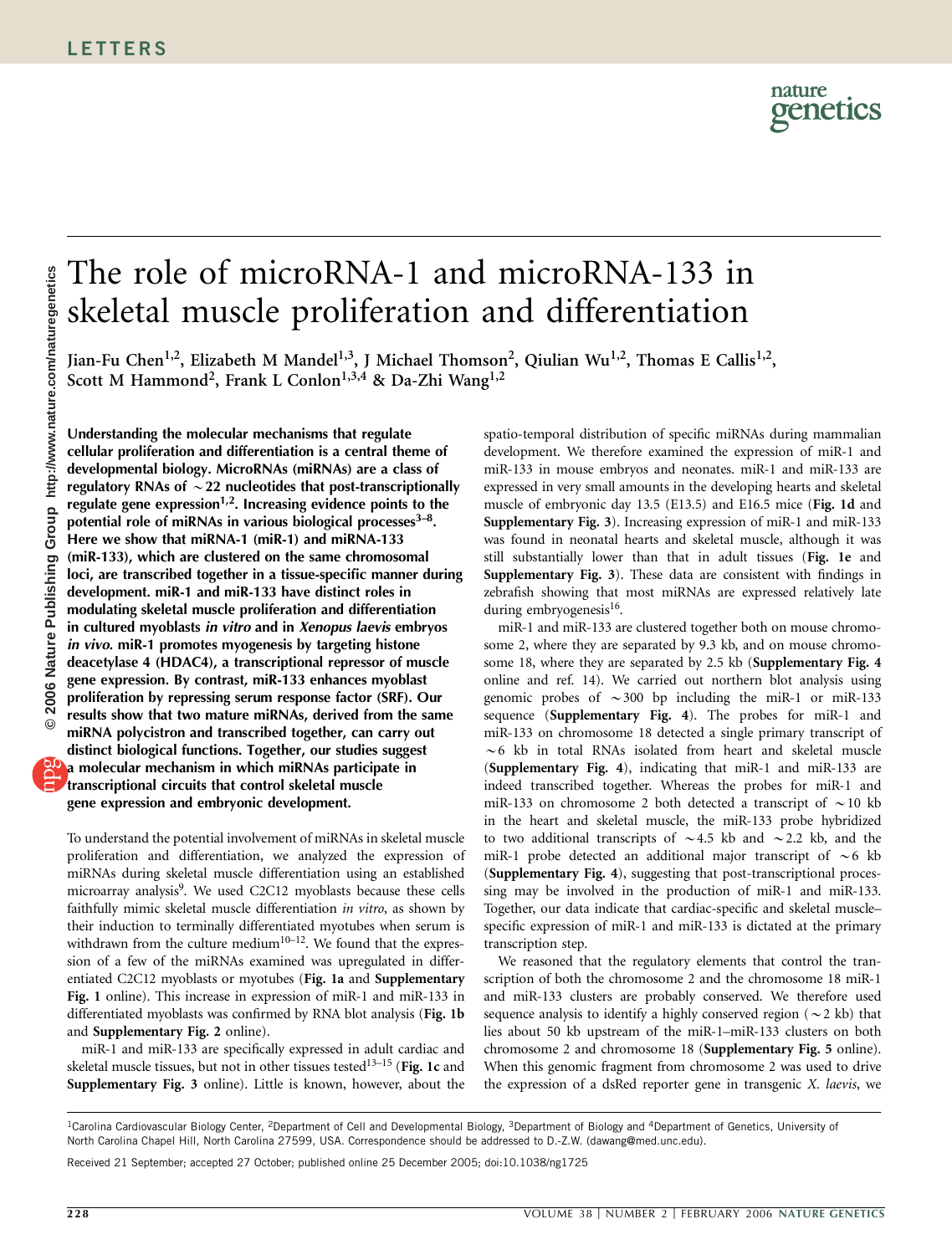

Figure 1 Expression of miR-1 and miR-133 in cardiac and skeletal muscle during development. (a) miRNA array expression data from C2C12 myoblasts cultured in growth medium (GM) or in differentiation medium (DM) for 0, 1, 3 or 5 d. Normalized log<sub>2</sub> data were hierarchically clustered by gene and are plotted as a heat map. The signal ranged from a fourfold decrease to a fourfold increase. Yellow denotes high expression and blue denotes low expression relative to the median; only the miRNA nodes that were upregulated in differentiation medium are shown. (b) Northern blot analysis of miR-1 and miR-133 expression using total RNA isolated from C2C12 myoblasts cultured in growth medium or in differentiation medium DM for 0, 1, 3 or 5 d. tRNAs were used as a loading control. (c) Northern blot analysis of miR-1 and miR-133 expression in adult mouse tissues. (d) Northern blot analysis of miR-1 and miR-133 expression in E13.5 and E16.5 mouse tissues. (e) Northern blot analysis of miR-1 and miR-133 expression in neonatal mouse tissues. The same amount of total RNAs from adult heart and skeletal muscle was loaded on the blots to compare embryonic and neonate RNA (d,e).

found cardiac-specific and skeletal muscle–specific expression of the transgene (Supplementary Fig. 5).

To assess the function of miR-1 and miR-133 in skeletal muscle, we first attempted to overexpress miR-1 and miR-133 in mammalian cells. We tested and validated the expression and activity of both miRNAs by RNA blot analysis, as well as by using miR-1 and miR-133 'sensors'<sup>17</sup>, in which the complementary sequences of miR-1 and miR-133 are cloned downstream of a dsRed coding sequence (Supplementary Fig. 6 online and data not shown). We transfected C2C12 myoblasts with miR-1 or miR-133 and then either maintained cells in growth medium or transferred them to differentiation medium after transfection. miR-1 strongly enhanced myogenesis, as indicated by an increase in expression of the respective early and late myogenic markers myogenin and myosin heavy chain (MHC), as well as other myogenic markers including MyoD, MEF2 and skeletal  $\alpha$ -actin (Fig. 2) and Table 1). miR-1 induced the expression of myogenic marker genes in cells maintained in the log-phase growth condition (Fig. 2c) and in the differentiation condition (Fig. 2d,e).

Accelerated myogenic differentiation induced by miR-1 was accompanied by a decrease in cell proliferation, as marked by a significant decrease in expression of phosphorylated histone H3 (phospho– histone H3; Fig. 2c,e and Table 1). We found that miR-1-induced myogenesis is specific, because overexpression of a green fluorescent protein control RNA duplex (miGFP) or miR-208, which is not endogenously expressed in skeletal muscle cells, showed no effect (Fig. 2a–e). In addition, mutations introduced into miR-1 'seed' sequences abolished its ability to activate myogenic gene expression (Fig. 2d,e). By contrast, overexpression of miR-133 repressed the expression of myogenin and MHC (Fig. 2a–e and Table 1) and promoted myoblast proliferation (Fig. 2c,e and

Table 1). Again, we found that the effect of miR-133 on myoblasts proliferation is specific, because controls showed no effect and the mutation introduced abolished the function of miR-133 (Fig. 2a–e,j).

We carried out a reciprocal experiment wherein we transfected C2C12 myoblasts with 2'-O-methyl antisense inhibitory oligoribonucleotides, which have been shown to inhibit the function of miRNAs<sup>18,19</sup>, targeted towards miR-1 or miR-133 (or control miGFP and miR-208). Cells transfected with the miR-1 inhibitor showed inhibition of myogenesis and promotion of myoblast proliferation, as indicated by a decrease in myogenic markers and an increase in phospho–histone H3 (Fig. 2f–i and Table 1). Consistent with the role of miR-133 in promoting myoblast proliferation and repressing differentiation, inhibition of miR-133 caused an opposing effect, whereby myogenesis was enhanced and cell proliferation was repressed (Fig. 2f–j and Table 1). By contrast, the control 2'-O-methyl inhibitors showed no effects (Fig. 2f–j). We conclude that miR-1 and miR-133 have distinct roles in skeletal muscle proliferation and differentiation: miR-1 promotes myoblast differentiation, whereas miR-133 stimulates myoblast proliferation.

Both miR-1 and miR-133 have been found in most animal species, from Drosophila to human, suggesting that they are evolutionary conserved. To test the effects of miR-1 and miR-133 on skeletal muscle and heart development in vivo, we identified copies of miR-1 and miR-133 in X. laevis and tested their function through misexpression. Introduction of miR-1 at the one-cell stage led to a markedly shortened axis with an accompanying reduction in anterior structures and an increase in body size along the dorsal-ventral axis, as compared with either uninjected or miGFPinjected controls ( $n > 50$ , two independent experiments; Fig. 3). Although somites formed in embryos injected with miR-1 (Fig. 3), whole-mount antibody staining and serial sectioning showed that the tissue was highly disorganized and did not develop into segmented structures (Fig. 3e,f,j). Cardiac tissue was completely absent, as judged by histology, staining for tropomyosin (Fig. 3f,j) and staining for cardiac actin (data not shown). In addition to these defects, there was a marked decrease in phospho–histone H3 staining (Fig. 3i–k), consistent with the notion that miR-1 is essential in regulating muscle cell proliferation and differentiation.

Misexpression of miR-133 also led to a reduction in anterior structures and defects in somite development but, in contrast to misexpression of miR-1, there was only a modest reduction in anterior-posterior length and somitic defects were most severe in the more anterior or posterior aspects of the embryo where somites failed to form (Fig. 3g,h). In addition, cardiac tissue frequently formed in miR-133-injected embryos, although it was highly disorganized and did not undergo cardiac looping or chamber formation (Fig. 3g,h,k and data not shown). Collectively, these data suggest that correct temporal expression and amounts of both miR-1 and miR-133 are required for proper skeletal muscle and heart development.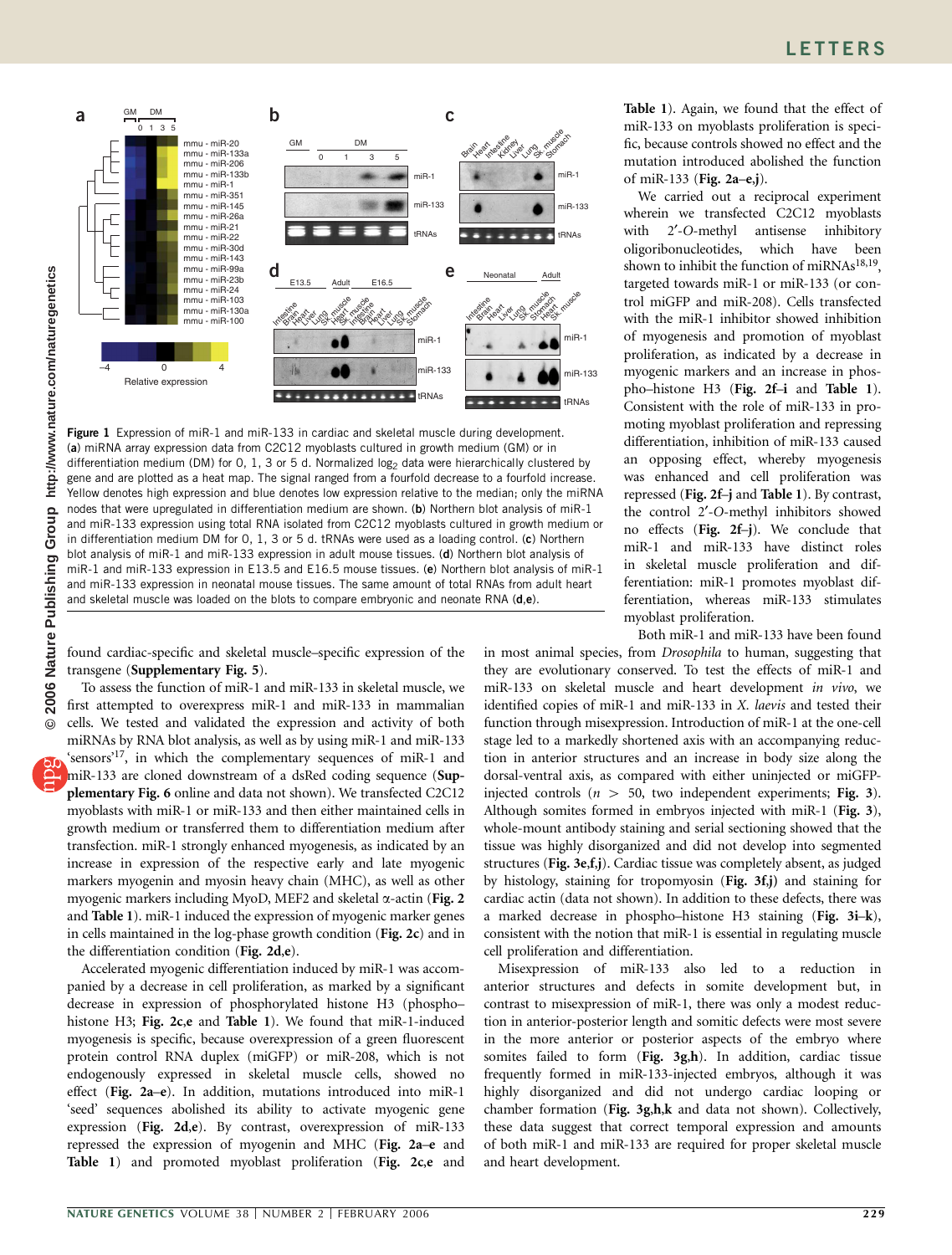## **LETTERS**



To identify target genes that might mediate the observed effects of miR-1 and miR-133 on skeletal muscle proliferation and differentiation, we next examined potential targets of these two miRNAs. Many computational and/or bioinformatics-based approaches have been used to predict numerous potential targets of miRNAs<sup>20–22</sup>. Strikingly, many transcription factors have been suggested to be targets of miRNAs, raising the possibility that miRNAs might be involved in transcriptional regulation of gene expression. Among the predicted targets of miR-1, HDAC4 has been shown to inhibit muscle differentiation and skeletal muscle gene expression, mainly by repressing MEF2C, an essential muscle-related transcription factor<sup>12,23</sup>. HDAC4 contains two naturally occurring putative miR-1-binding sites at its 3¢ UTR, which are evolutionarily conserved among vertebrate species Figure 2 Regulation of myoblast proliferation and differentiation by miR-1 and miR-133. C2C12 myoblasts cultured in growth medium were electroporated with double-stranded miR-1, miR-133 or control miGFP. (a,b) Cells were continuously cultured in growth medium for 24 h after transfection and then transferred to differentiation medium for either 12 h before immunostaining for myogenin (a) or 36 h before immunostaining for MHC (b). (c-e) C2C12 myoblasts cultured in GM were electroporated with double-stranded miR-1, miR-133 (or their mutants as indicated) or control miR-208 or miGFP and cultured for 24 h before being either subjected to immunoblotting with the indicated antibodies (c), or transferred to differentiation medium for 24 h and subjected to RT-PCR for the indicated genes  $(d)$  or to immunoblotting with the indicated antibodies (e). (f–h) C2C12 myoblasts cultured in GM were electroporated with a 2'-O-Methyl antisense oligonucleotide inhibitors of miR-1, miR-133, miR-208 or miGFP as controls. Cells were cultured in growth medium for 24 h after transfection and then transferred into differentiation medium for 12 h before immunostaining for phospho–histone H3 (f), 24 h before RT-PCR for the indicated genes (g) or 24 h before immunoblotting with the indicated antibodies (h). (i,j) C2C12 myoblasts cultured in growth medium were electroporated with miRNA duplexes or with 2'-O-Methyl antisense oligonucleotide inhibitors as indicated. Cells were cultured in growth medium for 24 h after transfection and then transferred into DM for 12 h before immunostaining for myogenin (i) or phospho–histone H3 (j). Positive stained cells were counted and data are presented as the expression level relative to a miGFP control (100%).

(Supplementary Fig. 7 online). Similarly, two conserved miR-133-binding sites are found in the 3' UTR of the mammalian gene encoding SRF (Supplementary Fig. 7), which has been shown to be important in muscle proliferation and differentiation in vitro and in vivo<sup>11,24,25</sup>.

We fused the 3' UTRs of mouse SRF and HDAC4 to a luciferase reporter gene and transfected these constructs, along with transfection controls, into mammalian cells. Ectopic overexpression of miR-1 strongly

repressed the HDAC4 3' UTR luciferase reporter gene, whereas overexpression of miR-133 inhibited the SRF 3' UTR luciferase reporter gene (Fig. 4a). By contrast, mutations introduced into miR-1 or miR-133 seed sequences abolished this repression, indicating the specificity of the action (Fig. 4a).

When the above reporters were transfected into C2C12 myoblasts and luciferase activity was measured before and after the induction of cell differentiation, reporter gene activity was markedly repressed in differentiated cells (Fig. 4b), indicating that the increase in endogenous miR-1 and miR-133 inhibited the reporter gene. The effects and specificity of endogenous miR-1 and miR-133 were monitored by the miRNA sensor (Supplementary Fig. 6). By contrast, the activity of a luciferase reporter gene for MCK, an indicator of muscle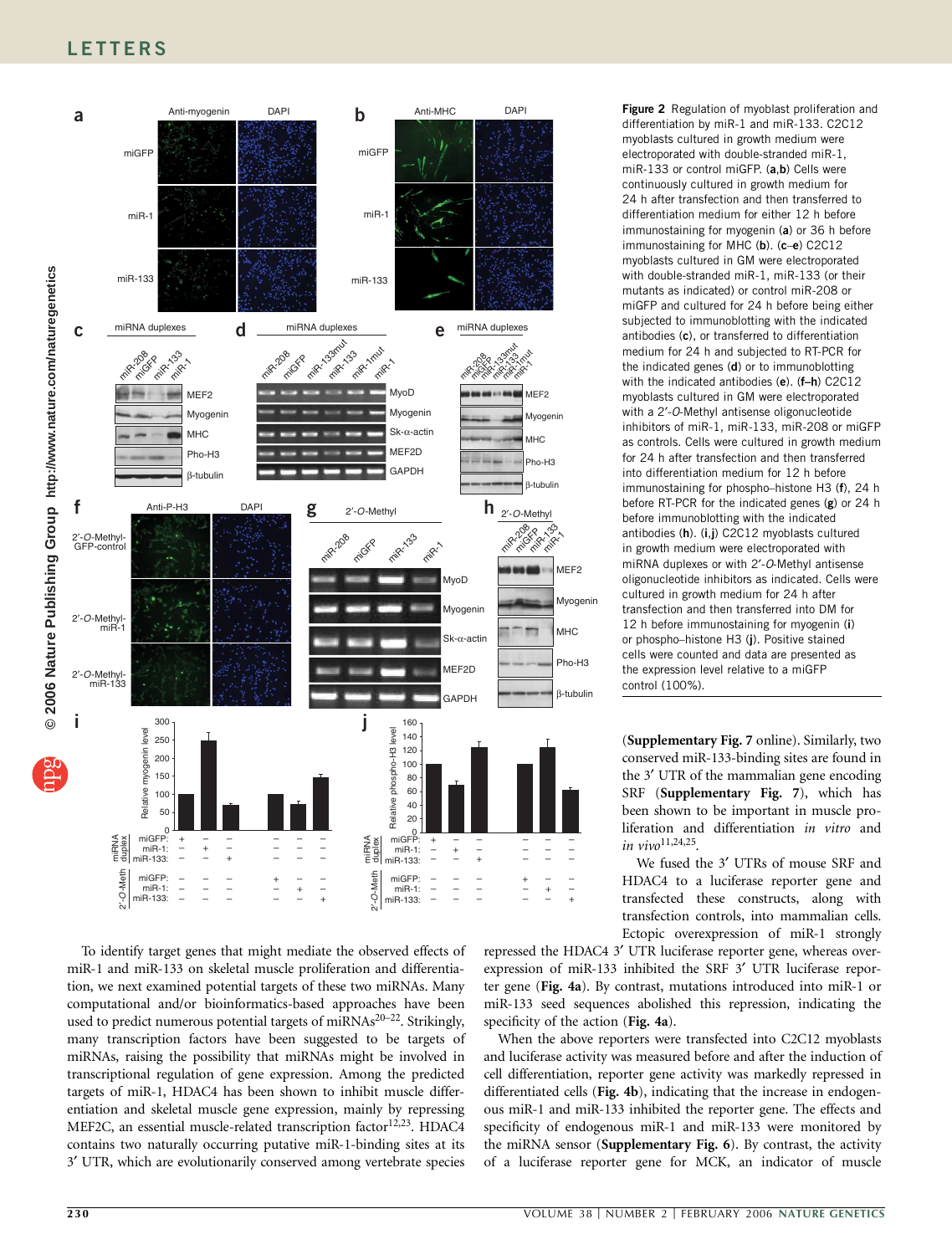Table 1 Effect on myogenic proliferation and differentiation of miR-1 and miR-133 overexpression and knock down

| Treatment           | Differentiation medium (8 h)<br>Myogenin-<br>positive cells |                            | Differentiation medium (12 h) |                            |                               |                            | Differentiation medium (24 h) |                            |                               |                            |                       |                            |
|---------------------|-------------------------------------------------------------|----------------------------|-------------------------------|----------------------------|-------------------------------|----------------------------|-------------------------------|----------------------------|-------------------------------|----------------------------|-----------------------|----------------------------|
|                     |                                                             |                            | Myogenin-<br>positive cells   |                            | Phospho-H3-<br>positive cells |                            | Myogenin-<br>positive cells   |                            | Phospho-H3-<br>positive cells |                            | MHC-positive<br>cells |                            |
|                     | Total<br>number                                             | Relative to<br>control (%) | Total<br>number               | Relative to<br>control (%) | Total<br>number               | Relative to<br>control (%) | Total<br>number               | Relative to<br>control (%) | Total<br>number               | Relative to<br>control (%) | Total<br>number       | Relative to<br>control (%) |
| miGFP               | 172                                                         | 100                        | 93                            | 100                        | 135                           | 100                        | 118                           | 100                        | 137                           | 100                        | 22                    | 100                        |
| $miR-1$             | 206                                                         | 121                        | 230                           | 247.3                      | 93                            | 68.9                       | 251                           | 212.7                      | 76                            | 55.5                       | 56                    | 254.5                      |
| $miR-133$           | 89                                                          | 51.7                       | 68                            | 73.1                       | 168                           | 124.4                      | 93                            | 78.8                       | 201                           | 146.7                      | 12                    | 54.5                       |
| 2'-O-Methyl-GFP     | 146                                                         | 100                        | 145                           | 100                        | 172                           | 100                        | 348                           | 100                        | 207                           | 100                        | 22                    | 100                        |
| 2'-O-Methyl-miR-1   | 120                                                         | 82.2                       | 98                            | 67.6                       | 214                           | 124.4                      | 299                           | 85.9                       | 283                           | 136.7                      | 18                    | 81.8                       |
| 2'-O-Methyl-miR-133 | 205                                                         | 140.4                      | 211                           | 145.5                      | 107                           | 62.2                       | 498                           | 143.1                      | 191                           | 92.3                       | 44                    | 200                        |

C2C12 myoblasts cultured in growth medium were electroporated with a double-stranded miRNA duplex or 2'-O-Methyl antisense oligoribonucleotides targeted towards miR-1 miR-133 or miGFP as a negative control. After 36 h, growth medium was replaced with differentiation medium for 8, 12 or 24 h and cells were fixed for immunohistochemical analysis using antibodies to myogenin, to phospho–histone H3 and to MHC. Positive cells were counted out of 5,000 DAPI-positive cells in a randomly chosen field. Three independent assays were done with comparable results.

differentiation, was increased in differentiated muscle cells (Fig. 4b). In addition, overexpression of miR-1 led to the downregulation of endogenous HDAC4 protein in C2C12 cells in both the growth condition (Fig. 4c) and the differentiation condition (Fig. 4e), whereas overexpression of miR-133 repressed the expression of endogenous SRF proteins (Fig. 4c,e). By contrast, the mRNA levels of SRF and HDAC4 were not altered by these miRNAs (Fig. 4d), supporting the notion that miRNAs repress the function of their target genes mainly by inhibiting translation. The application of 2'-O-methylantisense oligoribonucleotides targeted towards miR-1 or miR-133 relieved the repression of HDAC4 or SRF protein, respectively (Fig. 4g), but had no effect on their mRNA levels (Fig. 4f).

To verify that HDAC4 and SRF are cognate targets of miR-1 and miR-133 in regulating skeletal muscle gene expression, we tested whether cotransfecting expression plasmids encoding SRF and HDAC4 could 'suppress' miRNA-mediated myogenesis. Indeed, overexpression of SRF partially reversed the myogenic gene repression induced by miR-133 (Fig. 4h), whereas overexpression of HDAC4 counteracted the effects of miR-1 on skeletal muscle gene expression (Fig. 4h). Consistent with the potential involvement of HDAC4 and SRF in miR-1- and miR-133-dependent skeletal muscle proliferation and differentiation, endogenous HDAC4 and SRF protein was downregulated in differentiated C2C12 cells, coupled with a concomitant increase in expression of myogenic differentiation markers and a decrease in expression of the mitotic index marker phospho–histone H3 (Fig. 4i and Supplementary Fig. 2 online). The decrease in expression of SRF and HDAC4 protein was accompanied by an increase in expression of miR-1 and miR-133 (compare Fig. 4i with

Figure 3 Control of cardiac and skeletal muscle development by miR-1 and miR-133 in vivo. (a-h) Images of uninjected (a,b), control miGFP-injected  $(c,d)$ , miR-1-injected  $(e,f)$  and miR-133-injected  $(g,h)$  X. laevis embryos stained with anti-tropomyosin and shown at stage 32 under bright-field  $(a,c,e,g)$  or fluorescence  $(b,d,f,h)$  microscopy. Note the lack of staining for heart tissue (H, arrows) and the disruption of segmented somites (S, arrows) in f and h. (i–k) Transverse sections corresponding to the position of the heart at stage 32 in uninjected (i), miR-1-injected (j) and miR-133-injected  $(k)$  X. laevis embryos stained with anti-tropomyosin to visualize somites (S, arrows) and cardiac tissue (H, arrows), and antibody to phospho–histone H3 (red) to visualize cells in S phase. Each set of injections was conducted at least twice independently, and the phenotype was observed in at least 90% of a minimum of 50 embryos scored by whole-mount immunostaining.

Fig. 1b). Together, these data show that miR-1 and miR-133 specifically repress HDAC4 and SRF protein, respectively, which in turn contributes to (at least in part) the regulatory effects of these miRNAs on myoblast proliferation and differentiation.

In summary, we have characterized cardiac-specific and skeletal muscle–specific miR-1 and miR-133 and have shown their essential functions in controlling skeletal muscle proliferation and differentiation. Notably, we have shown that miR-1 and miR-133, which are clustered on the same chromosomal loci and transcribed together as a single transcript, become two independent, mature miRNAs with distinct biological functions achieved by inhibiting different target

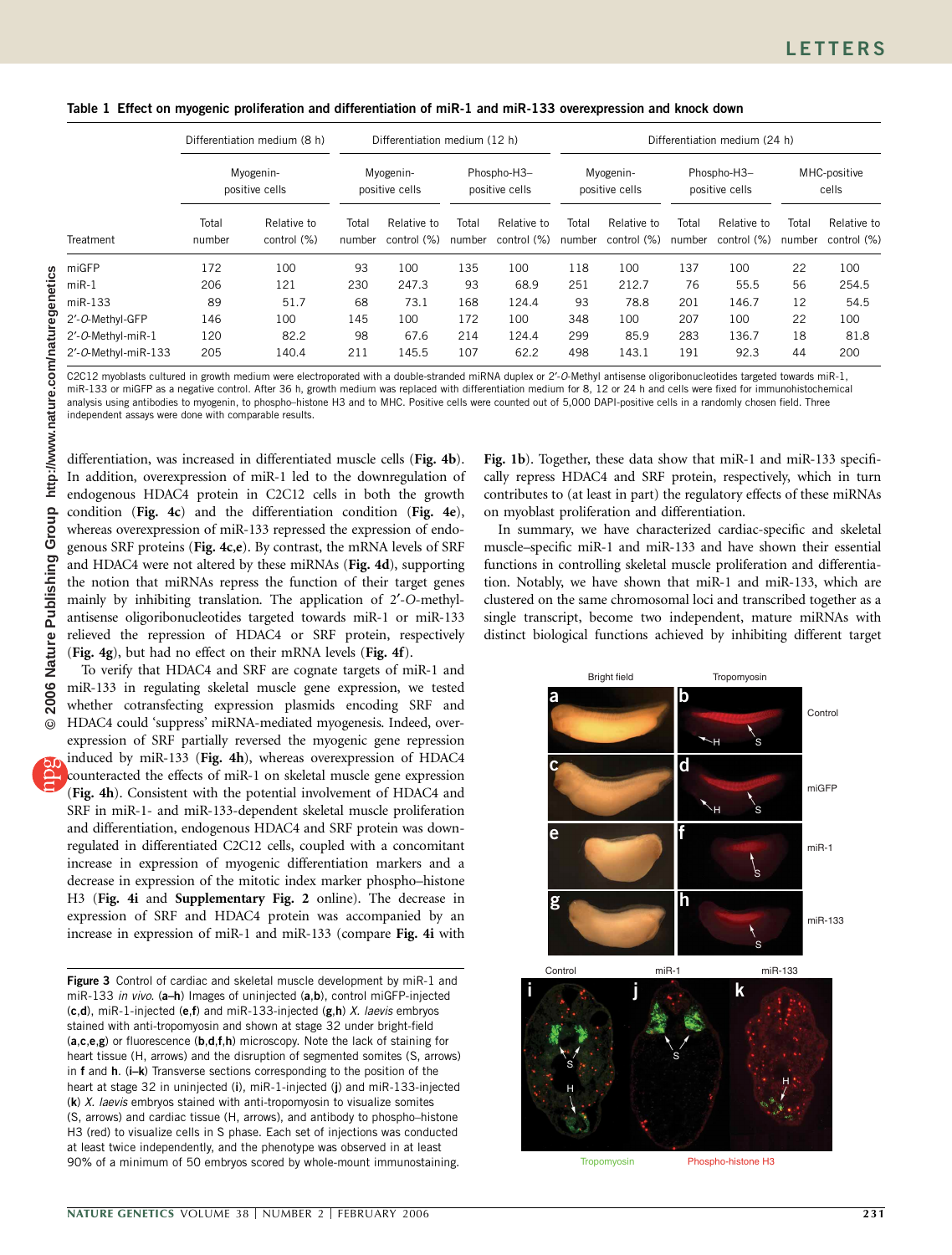

Figure 4 Identification of miR-1 and miR-133 target genes in skeletal muscle. (a) Repression of SRF and HDAC4 3' UTRs by miR-133 and miR-1. Luciferase reporters containing either miR-133 complementary sites from mouse SRF 3' UTR (SRF-3'-UTR), miR-1 complementary sites from mouse HDAC4 3¢ UTR (HDAC4-3¢-UTR) or the perfect antisense sequences of miR-133 (miR-133-luc) or miR-1 (miR-1-luc) were cotransfected with the indicated miRNA expression vectors. Luciferase activity was determined 48 h after transfection. Data represent the mean ± s.d. from at least three independent experiments done in duplicate (\*P < 0.05). (b) SRF-3'-UTR, HDAC4-3'-UTR and MCK-luc luciferase reporters were transfected into C2C12 myoblasts. Cells were maintained in growth medium for 24 h (GM) or transferred into differentiation medium for 1 d (DM1) or 3 d (DM3) before luciferase activity was determined. (c-e) C2C12 myoblasts cultured in growth medium were electroporated with the indicated miRNA duplexes (or their mutants), or miR-208 and miGFP as controls. Cells were cultured in growth medium for 24 h after transfection before being either subjected to immunoblotting with anti-SRF and anti-HDAC4 antibodies (c), or transferred into differentiation medium for 24 h and subjected to RT-PCR for the indicated genes (d) or to immunoblotting with the indicated antibodies (e). (f,g) C2C12 myoblasts cultured in growth medium were electroporated with the indicated 2'-O-Methyl antisense oligonucleotide inhibitors. Cells were cultured in growth medium for 24 h after transfection and transferred into differentiation medium for 24 h before being subjected to RT-PCR for the indicated genes (f) or to immunoblotting with indicated antibodies (g). (h) C2C12 myoblasts cultured in growth medium were electroporated with the indicated miRNA duplexes and/or expression plasmids for SRF or HDAC4, as indicated. Cells were cultured in growth medium for 24 h after transfection. Immunoblotting with the indicated antibodies was done 24 h after transfer into differentiation medium. (i) C2C12 myoblasts were cultured in growth medium or differentiation medium for 0, 1, 3 or 5 d and subjected to immunoblotting with the indicated antibodies.

genes. This finding implicates miRNAs in complex molecular mechanisms. Although the tissue-specific expression of miR-1 and miR-133 is controlled by MyoD and SRF<sup>8</sup>, expression of SRF is repressed by miR-133. Thus, these findings identify a negative regulatory loop in which miRNAs participate to control cellular proliferation and differentiation (Fig. 5). In the future, it will be interesting to determine



Figure 5 Model of miR-1 and miR-133-mediated regulation of skeletal muscle proliferation and differentiation. Tissue-specific expression of miR-1 and miR-133 clusters is regulated by SRF and myogenic transcription factor MyoD. miR-1 and miR-133 modulate muscle proliferation and differentiation, in part, by targeting HDAC4 and SRF, respectively.

whether miR-1 and miR-133 are involved in cardiac-related and skeletal muscle–related human diseases.

### **METHODS**

Analysis of microRNA expression by microarray. Total RNA was isolated from C2C12 cells cultured in growth medium comprising DMEM (Sigma) plus 10% fetal bovine serum (Sigma) and 1% penicillin or streptomycin (Invitrogen) or differentiation medium comprising DMEM (Sigma) plus 2% horse serum (Sigma) at different time points (days 0, 1, 3 and 5, where day 0 was the first day after transfer into differentiation medium). Microarray hybridization and data analysis were done as described<sup>9</sup>. In brief, 2.5 µg of isolated RNA was labeled with 5'-phosphate-cytidyl-uridyl-Cy3-3' (Dharmacon) using RNA ligase and hybridized with a 0.5-mM mixture of oligoribonucleotide probes for 124 miRNAs labeled with Alexa 647 (Cy5) in SLF-0601 disposable chambers (MJ Research). Normalized log<sub>2</sub> data were hierarchically clustered by gene and plotted as a heat map.

Northern blot analysis. Total RNA was extracted from C2C12 cells, mouse embryonic tissue or adult tissue with Trizol Reagent (Invitrogen). To aid analysis of miRNA, polyethylene glycol (PEG) was applied to remove largesized RNAs. In brief, 30 µg of each total RNA sample was mixed 1:1 with  $5\times$ PEG solution and placed on ice for 10 min. After 10 min of centrifugation at maximum speed at 4  $\degree$ C, the supernatant was transferred to a fresh tube. RNAs were then precipitated by adding 2.5 volumes of 100% ethanol, followed by centrifugation for 30 min at maximum speed. Northern blot analysis of miRNAs was done as described<sup>13</sup>. The miR-1 and miR-133 oligonucleotide sequences used as probes are listed in Supplementary Table 1 online. Northern